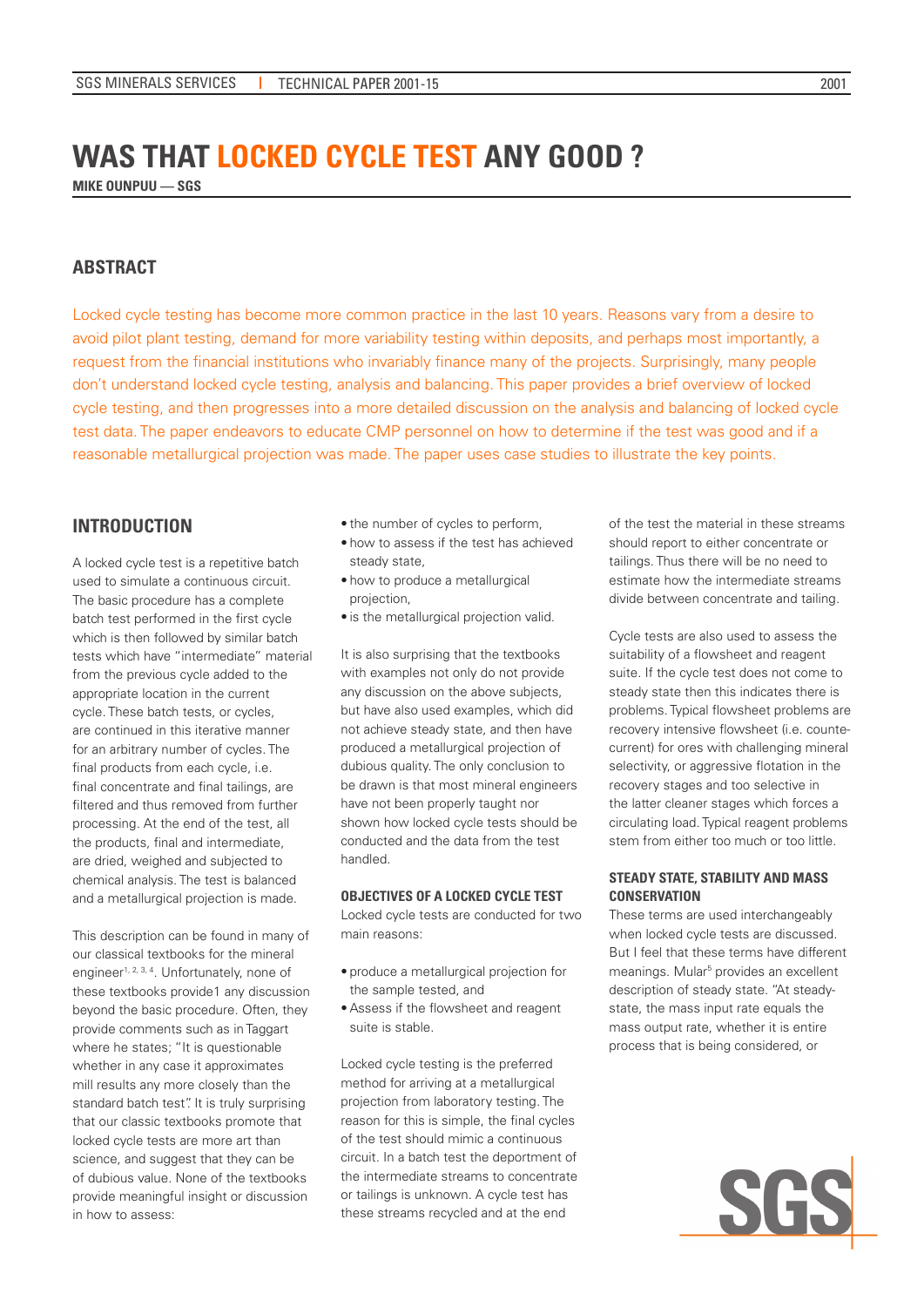individual unit operations. For a system at steady-state, no material accumulates internally; each unit operation is functioning with an unchanging volume of material already in the circuit." Mular's description of steady state brings forward the need for stability and mass conservation.

Stability implies constancy. For example, the concentrate weight and assay remain the same for the last 3 cycles of the locked cycle test. Mass conservation implies "what goes in  $\square$  must come out". In the context of a locked cycle test, 1000 grams in, 1000 grams out as final concentrate and tailing. But, mass conservation must also apply to the metal units. Thus, 100 grams of chalcopyrite in, 100 grams of chalcopyrite out. Invariably, most people look for stability when studying locked cycle test results, it's easy to see by looking at the data. Most people ignore mass conservation because it is not easily determined by quickly glancing at locked cycle test results. Steady state implies both stability and mass conservation. A good locked cycle test achieves steady state.

The following two examples in Table 2 and 3 demonstrate the concepts of stability and mass conservation. Both tests used a simple counter-current rougher with two stages of cleaning flowsheet. Test LC-1 appears to be very stable. The concentrate and the assays of the final 4 cycles of the six-cycle test are constant. Test LC-2 looks horrible, the weights and assays are all over the place. Is either test any good?

Table 1 takes a closer look at the output from the tests. Note that output refers to what reports to concentrate and tailings, i.e. the final products. Examination of the data in Table 1 reveals that in Test LC-1 that only 900 grams are coming out in each of the last 4 cycles when 1000 grams of ore was being ground. In test LC-2, the average weight out is 1000 grams out per cycle over the last four cycles, but the weight and assays vary tremendously. LCT shows good mass conservation, but poor stability. Thus, neither test has achieved steady state. Figures 1 and 2 plot the results from Table 1. LC-1 is stable, but has poor mass

Table 1 Weight and Copper Output by Cycle for LCT-1 and LCT-2

## **CYCLE TEST OUTPUT, LCT-1**

| Cycle# | Wt, g | %(Cu<br>Units) |  |  |  |  |  |
|--------|-------|----------------|--|--|--|--|--|
| Д      | 820   | 72.3           |  |  |  |  |  |
| B      | 880   | 85.4           |  |  |  |  |  |
| C      | 900   | 92.6           |  |  |  |  |  |
| D      | 900   | 92.6           |  |  |  |  |  |
| E      | 900   | 92.6           |  |  |  |  |  |
| Ë      | 900   | 92.6           |  |  |  |  |  |

| <b>CYCLE TEST OUTPUT. LCT-2</b> |       |                   |  |  |  |  |  |  |  |
|---------------------------------|-------|-------------------|--|--|--|--|--|--|--|
| Cycle#                          | Wt, g | $%$ (Cu<br>Units) |  |  |  |  |  |  |  |
| А                               | 820   | 71.9              |  |  |  |  |  |  |  |
| B                               | 930   | 91.1              |  |  |  |  |  |  |  |
| Ċ                               | 1015  | 100.5             |  |  |  |  |  |  |  |
| D                               | 970   | 99                |  |  |  |  |  |  |  |
| E                               | 1040  | 104.2             |  |  |  |  |  |  |  |
| F                               | 975   | 96.3              |  |  |  |  |  |  |  |

conservation as is shown by none of the cycles approaching 100%. Test LC-2 has good mass conservation as the last 4 cycles hover around 100%, but is not very stable.

So stability is easy to check, mass conservation more difficult. The weight mass conservation is easily followed by summing up the product weights

Table 2: Example LCT-1 Results

per cycle. At the end of the test they should be similar to the starting weight. The metal mass conservation can be tracked through the distribution. The sum of the distribution for the final products multiplied by the number of cycles provides the check. For example, cycle D of LCT has 14.3% and 1.1% copper distribution which yields only 92.4% copper out (6  $*$  (14.3 + 1.1) = 92.4%). It is suggested that all cycle tests include a table similar to Table 1 to track the stability and mass conservation. It is easily calculated in spreadsheets and really is one of the few ways to assess if the test has come to steady state. The need for this becomes apparent when the metallurgical projection is made.

#### **METALLURGICAL PROJECTIONS**

Producing a valid metallurgical projection from a locked cycle test is one of the most important components of the test. It is the final numerical summary of the tests metallurgical performance. Since it is so important, it seems strange there are three different procedures to come up with the metallurgical projection.

- n-product formula (balance on assays from final products),
- SME procedure (balance on final product weights and assays),
- Concentrate production balance (balance on final concentrate weights and assays).

It is important to note that no procedure

| <b>PRODUCT</b> | Wt, gram | Wt%  | <b>Assay %Cu</b> | <b>Distribution Cu</b> |
|----------------|----------|------|------------------|------------------------|
| Cu Cl Conc A   | 70       | 1.17 | 34.0             | 11.3                   |
| Cu Cl Conc B   | 90       | 1.5  | 31.0             | 13.3                   |
| Cu CI Conc C   | 100      | 1.67 | 30.0             | 14.3                   |
| Cu Cl Conc D   | 100      | 1.67 | 30.0             | 14.3                   |
| Cu Cl Conc E   | 100      | 1.67 | 30.0             | 14.3                   |
| Cu Cl Conc F   | 100      | 1.67 | 30.0             | 14.3                   |
| Cu Cl 2 Tail F | 200      | 3.3  | 7.6              | 7.20                   |
| Cu Cl 1 Tail F | 500      | 8.3  | 2.00             | 4.80                   |
| Cu Ro Tail A   | 750      | 12.5 | 0.20             | 0.7                    |
| Cu Ro Tail B   | 790      | 13.2 | 0.25             | 0.9                    |
| Cu Ro Tail C   | 800      | 13.3 | 0.30             | 1.1                    |
| Cu Ro Tail D   | 800      | 13.3 | 0.30             | 1.1                    |
| Cu Ro Tail E   | 800      | 13.3 | 0.30             | 1.1                    |
| Cu Ro Tail F   | 800      | 13.3 | 0.30             | 1.1                    |
|                |          |      |                  |                        |
| Head (calc)    | 6000     | 100  | 3.50             | 100                    |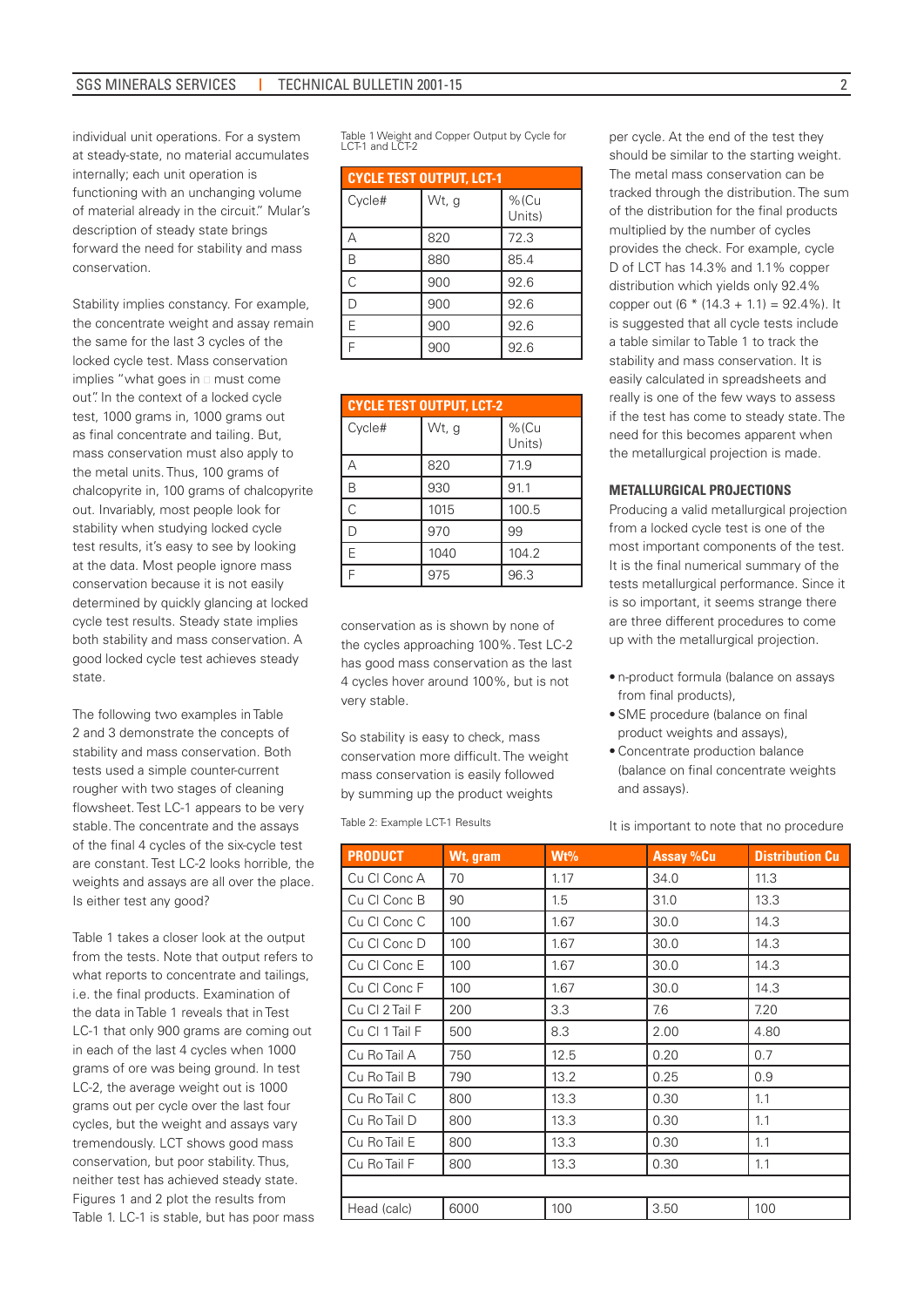is ideal for a test that is not at steady state. But, for a test that is at steady state, all three procedures will produce the same metallurgical projection.

The following provides a brief description of the procedures.

#### N-Product Formula

The n-product formula is a simple material balance technique that utilizes the assays from the final products to determine the mass balance. Taggart provides an excellent description of the procedure. In the case of a simple ore with only a concentrate and tailing, the procedure uses the assay of the feed, concentrate and tailing in the familiar formula:

$$
C = F * (f - t) / (c - t)
$$

The remainder of the balance is calculated once C (the concentrate mass) is determined. In application for locked test balancing, the weighted average assay for the final 2 to 4 cycles is used. One of the important requirements for using the n-product formula is that the circuit must have mass conservation, input material = output material. If the circuit does not have mass conservation, then the n-product formula should not be used, as it will provide an erroneous result. It is important to mention that using computer mass balance programs such as MATBAL or BILMAT is essentially the same approach as the n-product formula when applied to locked cycle tests.

#### SME Procedure

The SME procedure is described in the SME handbook. The procedure is more direct and should be easier to apply than the n-product formula. In the case of a simple ore with only a concentrate and a tailing, the concentrate is projected as the average mass and assay of the concentrate produced in the last few cycles of the test, the tailing is projected in a similar basis. The feed for the test is then calculated as the sum of the products. This procedure works fine as long as the test has come to steady

Table 3: Example LCT-2 Results

| <b>PRODUCT</b> | Wt, gram | Wt%  | <b>Assay %Cu</b> | <b>Distribution Cu</b> |
|----------------|----------|------|------------------|------------------------|
| Cu Cl Conc A   | 70       | 1.17 | 34.0             | 11.3                   |
| Cu Cl Conc B   | 90       | 1.5  | 33.0             | 14.1                   |
| Cu Cl Conc C   | 115      | 1.92 | 28.0             | 15.3                   |
| Cu Cl Conc D   | 100      | 1.67 | 32.4             | 15.3                   |
| Cu Cl Conc E   | 120      | 2.00 | 27.8             | 15.8                   |
| Cu Cl Conc F   | 95       | 1.58 | 32.8             | 14.8                   |
| Cu Cl 2 Tail F | 50       | 0.83 | 12.0             | 2.8                    |
| Cu Cl 1 Tail F | 200      | 3.33 | 3.5              | 3.3                    |
| Cu Ro Tail A   | 750      | 12.5 | 0.20             | 0.7                    |
| Cu Ro Tail B   | 840      | 14.0 | 0.28             | 1.1                    |
| Cu Ro Tail C   | 900      | 15.0 | 0.35             | 1.5                    |
| Cu Ro Tail D   | 870      | 14.5 | 0.28             | 1.2                    |
| Cu Ro Tail E   | 920      | 15.3 | 0.36             | 1.6                    |
| Cu Ro Tail F   | 880      | 14.7 | 0.31             | 1.3                    |
|                |          |      |                  |                        |
| Head (calc)    | 6000     | 100  | 3.52             | 100                    |

Figure 1: Mass and Copper Output by Cycle for test LCT-1



Figure 2: Mass and Copper Output by Cycle for test LCT-2

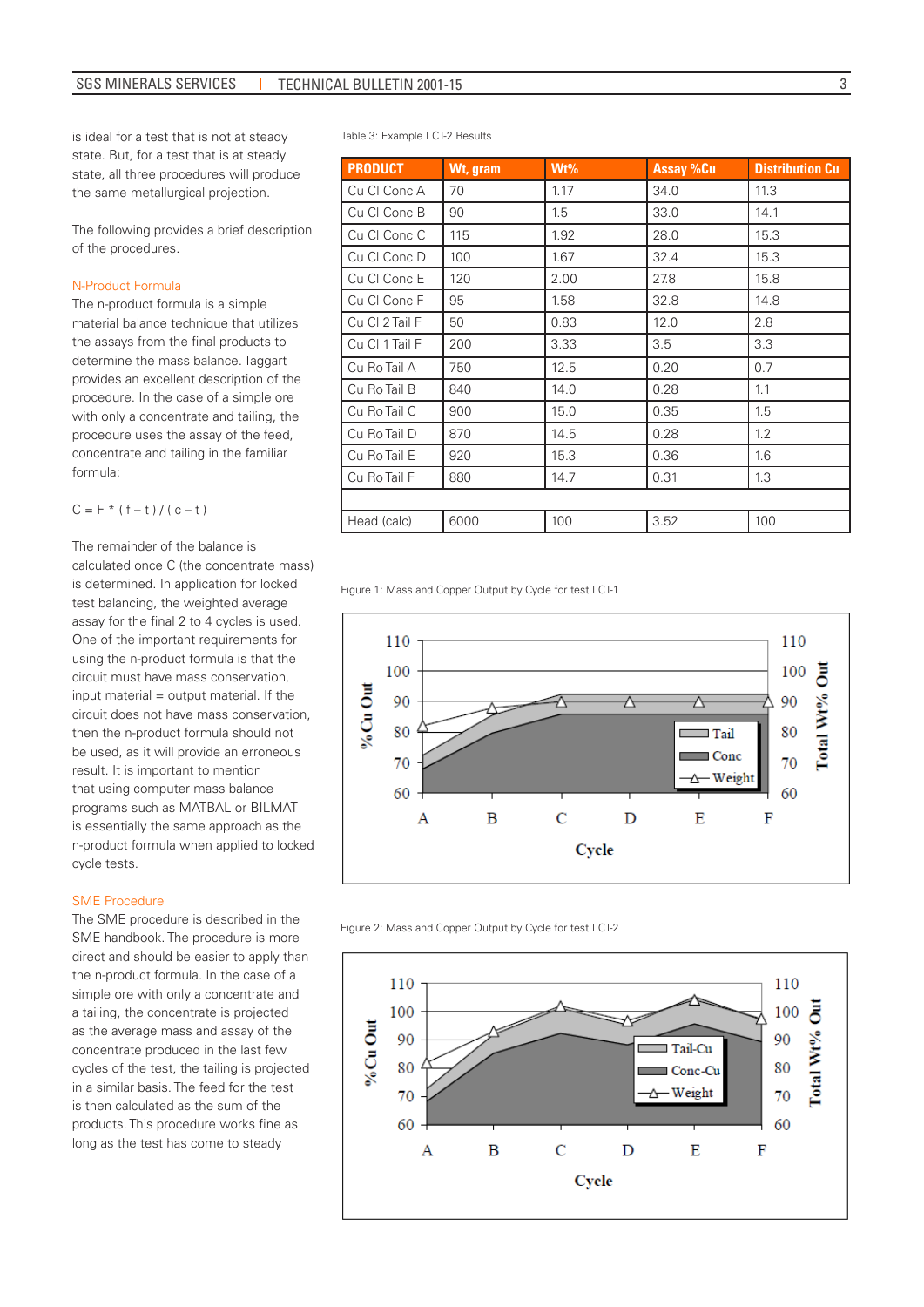state. If the test has not achieved mass conservation then it will provide an erroneous result since it completely ignores the material not reporting to the final products.

#### Concentrate Production Balance

This procedure is not explicitly described in any text. This procedure is an offset from the SME procedure where the concentrate is projected the same way as for the SME procedure. The tailings are then calculated as the difference between the feed and the concentrate. An advantage of this procedure is that does not overstate the metallurgy when the test does not

have mass conservation. The premise for the procedure is that the concentrate produced is the concentrate produced. All other material must therefore be tailings. In many respects this procedure resembles a month end production balance at an operating plant.

#### Case Study of Balance Procedures

The best way to demonstrate the different balancing procedures and their metallurgical projections is on an actual data. Two data sets have been selected from the public domain. The first example is taken from the SME handbook and is an example of a locked cycle test that has not achieved steady

state. The second example is taken from Agar et al and is one of the very few locked cycle test examples in the public domain which has come very near to steady state.

Tables 4 and 5 present the SME and Agar examples respectively. The second part of each table provides the check on steady state and the results of the four metallurgical projections. The forth projection is another offset from the concentrate production balance whereby the balance assumes the tailings are correct and the concentrate is calculated as the difference between the feed and tailings.

| <b>PRODUCT</b>      |         |        | ASSAY, %  |           |      | <b>DISTRIBUTION, %</b> |      |     |
|---------------------|---------|--------|-----------|-----------|------|------------------------|------|-----|
|                     | wt, g   | $wt\%$ | <b>Cu</b> | <b>Ni</b> | S    | Cu                     | Ni   | S   |
| Cu 3rd Cl Conc A    | 454.2   | 3.9    | 74.9      | 2.2       | 20.1 | 6.9                    | 0.3  | 3.5 |
| Cu 3rd Cl Conc B    | 675.5   | 5.8    | 75.7      | 3.2       | 20.3 | 10.3                   | 0.5  | 5.3 |
| Cu 3rd Cl Conc C    | 675.4   | 5.8    | 73.9      | 3.6       | 20.1 | 10.1                   | 0.6  | 5.2 |
| Cu 3rd Cl Conc D    | 654.9   | 5.6    | 74.3      | 3.4       | 20.0 | 9.9                    | 0.6  | 5.0 |
| Cu 3rd Cl Conc E    | 631     | 5.4    | 75.6      | 3.0       | 20.1 | 9.7                    | 0.5  | 4.9 |
| Cu 3rd Cl Conc F    | 646.2   | 5.6    | 75.3      | 3.3       | 20.3 | 9.9                    | 0.5  | 5.1 |
| Cu 3rd Cl Conc G    | 654.2   | 5.6    | 74.1      | 3.4       | 20.1 | 9.8                    | 0.6  | 5.1 |
| Cu 3rd Cl Conc H    | 648.6   | 5.6    | 75.6      | 3.5       | 20.1 | 10                     | 0.6  | 5.0 |
| Cu 3rd Cl Conc I    | 651.3   | 5.6    | 75.3      | 3.5       | 19.8 | 10                     | 0.6  | 5.0 |
| Cu 3rd CI Tail I    | 88.9    | 0.8    | 63.2      | 14.3      | 20.4 | 1.1                    | 0.3  | 0.7 |
| Cu 2nd CI Tail I    | 104.7   | 0.9    | 52.1      | 24.4      | 20.9 | 1.1                    | 0.6  | 0.8 |
| Cu 1st CI Tail I    | 159.5   | 1.4    | 29.9      | 45.2      | 22.6 | 1.0                    | 1.8  | 1.4 |
| Cu Tail (Ni Conc) A | 533.5   | 4.6    | 4.7       | 70.3      | 25.0 | 0.5                    | 9.5  | 5.1 |
| Cu Tail (Ni Conc) B | 551.7   | 4.7    | 5.4       | 67.7      | 24.8 | 0.6                    | 9.5  | 5.3 |
| Cu Tail (Ni Conc) C | 617     | 5.3    | 8.3       | 65.7      | 24.7 | 1.0                    | 10.3 | 5.9 |
| Cu Tail (Ni Conc) D | 643.4   | 5.5    | 9.3       | 65.0      | 24.8 | 1.2                    | 10.6 | 6.1 |
| Cu Tail (Ni Conc) E | 688.4   | 5.9    | 13.1      | 61.8      | 24.6 | 1.8                    | 10.8 | 6.5 |
| Cu Tail (Ni Conc) F | 645.1   | 5.6    | 9.7       | 64.6      | 24.7 | 1.3                    | 10.6 | 6.1 |
| Cu Tail (Ni Conc) G | 638.1   | 5.5    | 9.3       | 64.6      | 24.5 | 1.2                    | 10.5 | 6.0 |
| Cu Tail (Ni Conc) H | 663.1   | 5.7    | 10.1      | 64.2      | 24.6 | 1.4                    | 10.8 | 6.3 |
| Cu Tail (Ni Conc) I | 598.6   | 5.2    | 9.3       | 64.8      | 24.4 | 1.1                    | 9.9  | 5.6 |
| Head (calc)         | 11620.3 | 100    | 42.4      | 33.9      | 22.3 | 100                    | 100  | 100 |

#### Table 4: Raw Data from Agar Matte Separation Example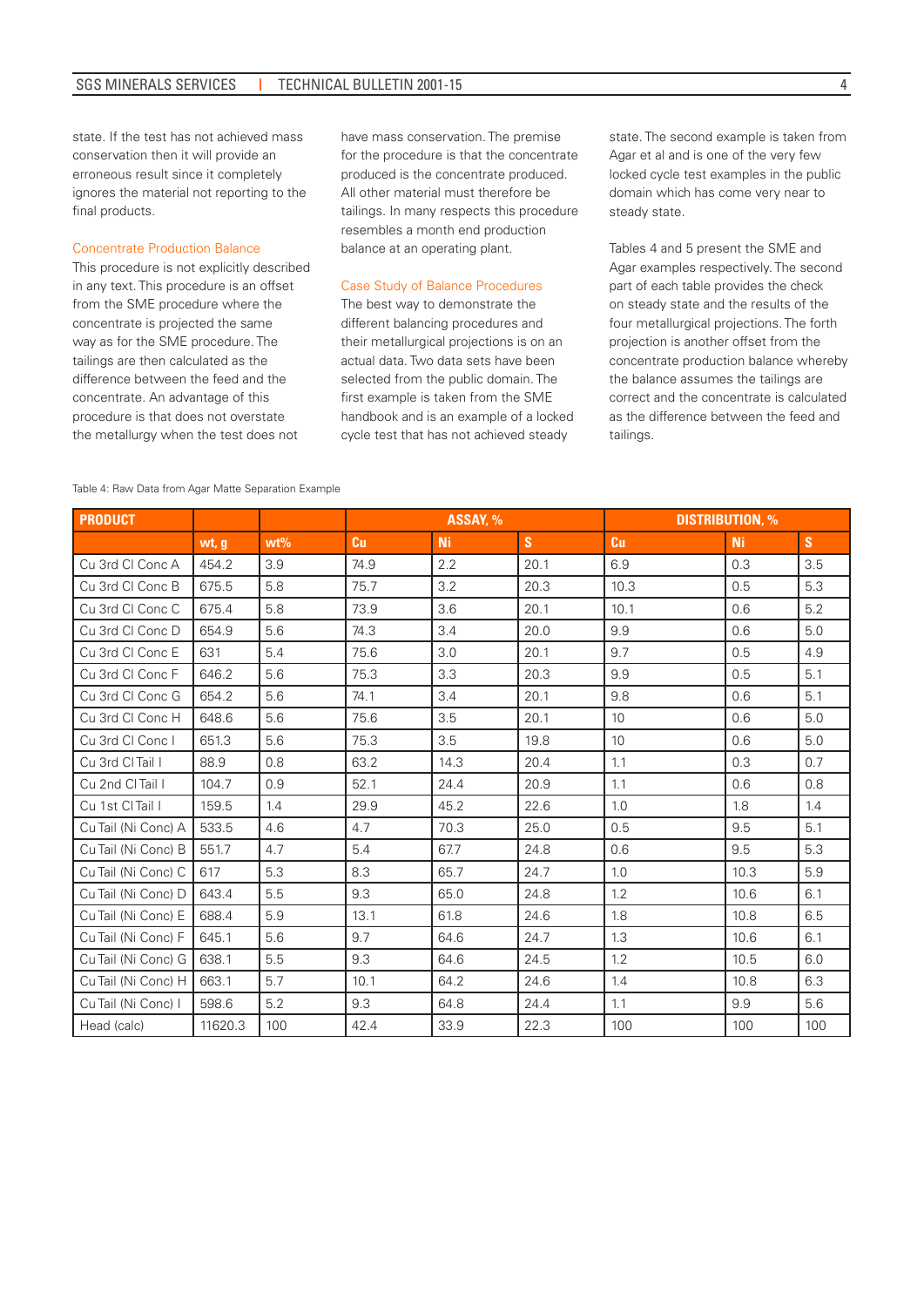## Combined Products

| <b>PRODUCT</b> |         |        | ASSAY, % |      |      | <b>DISTRIBUTION, %</b> |           |     |
|----------------|---------|--------|----------|------|------|------------------------|-----------|-----|
|                | wt, g   | $wt\%$ | Cu       | Ni   |      | <b>Cu</b>              | <b>Ni</b> |     |
| Cu Conc        | 5688.3  | 49     | 75       | 3.27 | 20.1 | 86.6                   | 4.7       | 44  |
| Midds          | 353.1   | 3      | 44.9     | 31.3 | 21.5 | 3.2                    | 2.8       | 2.9 |
| Ni Conc        | 5578.9  | 48     | 8.97     | 65.2 | 24.7 | 10.2                   | 92.5      | 53  |
| Head (calc)    | 11620.3 | 100    | 42.4     | 33.9 | 22.3 | 100                    | 100       | 100 |

Table 4 cont: Stability Check and Metallurgical Projections for Matte Separation Example

#### Stability/Mass Conservation

| <b>CYCLE</b> | wt    | <b>Cu</b> | <b>Ni</b> | S     |
|--------------|-------|-----------|-----------|-------|
| A            | 76.5  | 66.8      | 88        | 77.9  |
| B            | 94.8  | 98.5      | 90.3      | 94.8  |
| l c          | 100.1 | 100.6     | 98.2      | 99.9  |
| I D          | 100.6 | 99.9      | 100.7     | 100.7 |
| l E          | 102.2 | 103.7     | 101.6     | 102.7 |
| IF.          | 100   | 100.4     | 100.2     | 100.7 |
| ΙG           | 100.1 | 99.5      | 99.3      | 99.8  |
| Iн           | 101.6 | 101.9     | 102.5     | 101.8 |
|              | 96.8  | 99.8      | 93.9      | 95.4  |
| Ave E-I      | 100.1 | 101.1     | 99.5      | 100.1 |

## 3 product formula cycle E-E (calculate mass dist from assumed steady state assay)

|         |        |        | ASSAY, % |      | <b>DISTRIBUTION, %</b> |       |       |       |
|---------|--------|--------|----------|------|------------------------|-------|-------|-------|
|         | wt, g  | $wt\%$ | Cu       | /Ni/ |                        | Cu    | / Ni/ | -0    |
| Feed    | 1291.1 | 100.0  | 42.4     | 33.9 | 22.3                   | 100.0 | 100.0 | 100.0 |
| Cu Conc | 637.7  | 49.4   | 75.2     | 3.34 | 20.1                   | 87.6  | 4.9   | 44.4  |
| Ni Conc | 653.5  | 50.6   | 70.4     | 64.0 | 24.6                   | 12.4  | 95.6  | 55.7  |

#### SME handbook (based on final weights out, balance only on final products)

|         |         |        |      | ASSAY. % | <b>DISTRIBUTION, %</b> |       |           |       |
|---------|---------|--------|------|----------|------------------------|-------|-----------|-------|
|         | ' wt, g | $wt\%$ | Cu   | Ni       |                        | Cu    | <b>Ni</b> | -0    |
| Feed    | 1292.9  | 100.0  | 42.8 | 33.7     | 22.3                   | 100.0 | 100.0     | 100.0 |
| Cu Conc | 646.3   | 50.0   | 75.2 | 3.34     | 20.1                   | 87.9  | 5.0       | 45.0  |
| Ni Conc | 646.7   | 50.0   | 10.4 | 64.0     | 24.6                   | 12.1  | 95.0      | 55.0  |

## Concentrate Production (based on concentrate out, assume unaccounted for into tails)

|           |        |        |      | ASSAY, % |      |       | <b>DISTRIBUTION, %</b> |       |  |
|-----------|--------|--------|------|----------|------|-------|------------------------|-------|--|
|           | wt, q  | $wt\%$ | Cu.  | Ni       |      | Cu    | <b>Ni</b>              |       |  |
| Feed      | 1291.1 | 100.0  | 42.4 | 33.9     | 22.3 | 100.0 | 100.0                  | 100.0 |  |
| Cu Conc   | 646.3  | 50.1   | 75.2 | 3.34     | 20.1 | 88.8  | 4.9                    | 45.0  |  |
| l Ni Conc | 644.9  | 49.9   | 9.49 | 64.5     | 24.6 | 11.2  | 95.1                   | 55.0  |  |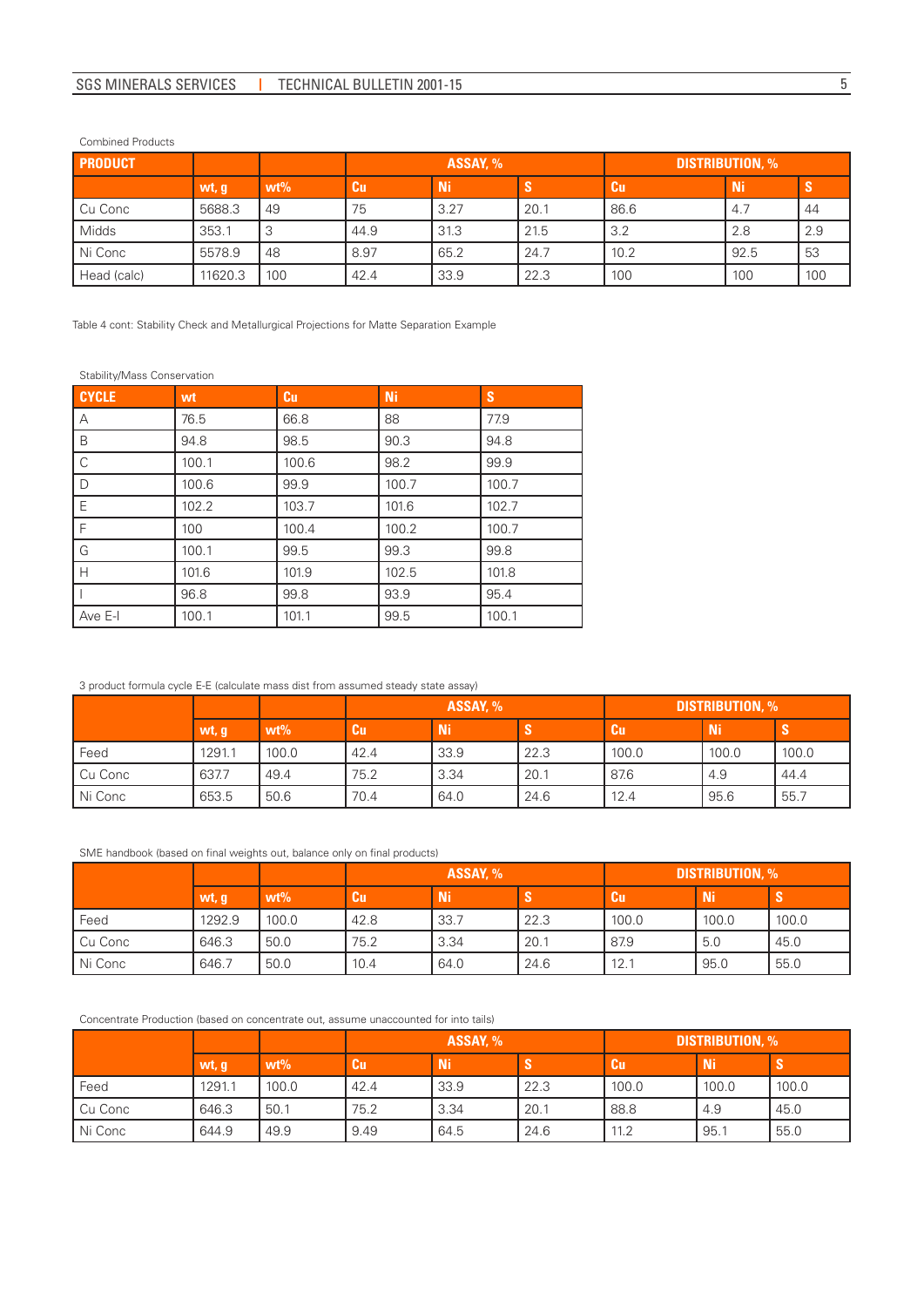# SGS MINERALS SERVICES | TECHNICAL BULLETIN 2001-15 6

|           |        |        |           | ASSAY, % |      |           | <b>DISTRIBUTION, %</b> |       |  |
|-----------|--------|--------|-----------|----------|------|-----------|------------------------|-------|--|
|           | wt, g  | $wt\%$ | <b>Cu</b> | Ni       |      | <b>Cu</b> | <b>Ni</b>              |       |  |
| Feed      | 1291.1 | 100.0  | 42.4      | 33.9     | 22.3 | 100.0     | 100.0                  | 100.0 |  |
| Cu Conc   | 644.5  | 49.9   | 74.5      | 3.69     | 20.1 | 87.8      | 5.4                    | 44.9  |  |
| l Ni Conc | 646.7  | 50.1   | 10.4      | 64.0     | 24.6 | 12.2      | 94.6                   | 55.1  |  |

## "ALT" (based on tail out, assume unaccounted for into conc)

#### Table 5: Raw Data from SME Handbook PbZn ore Example

|                  |        |        | ASSAY, % |      |        |       | <b>DISTRIBUTION, %</b> |       |
|------------------|--------|--------|----------|------|--------|-------|------------------------|-------|
|                  | wt, g  | $wt\%$ | %Pb      | %Zn  | opt Ag | Pb    | Zn                     | Ag    |
| Pb 4th CI Conc A | 27.8   | 0.5    | 72.1     | 5.46 | 31.0   | 8.5   | 0.3                    | 7.4   |
| Pb 4th CI Conc B | 56.2   | 1.0    | 58.3     | 8.21 | 24.9   | 13.8  | 0.9                    | 12.1  |
| Pb 4th CI Conc C | 59.8   | 1.0    | 56.6     | 8.95 | 24.8   | 14.3  | 1.1                    | 12.8  |
| Pb 4th CI Conc D | 54.6   | 0.9    | 55.9     | 8.25 | 25.1   | 12.9  | 0.9                    | 11.8  |
| Pb 4th CI Conc E | 54.9   | 0.9    | 51.9     | 8.74 | 23.1   | 12.0  | 1.0                    | 10.9  |
| Pb 4th Cl Conc F | 57.8   | 1.0    | 54.3     | 8.14 | 23.8   | 13.3  | 0.9                    | 11.9  |
| Pb 4th CI Tail F | 16.1   | 0.3    | 21.9     | 12.8 | 9.59   | 1.5   | 0.4                    | 1.3   |
| Pb 3rd CI Tail F | 28.0   | 0.5    | 23.0     | 13.1 | 7.98   | 2.7   | 0.7                    | 1.9   |
| Pb 2nd CI Tail F | 28.3   | 0.5    | 19.1     | 13.0 | 5.92   | 2.3   | 0.7                    | 1.4   |
| Pb 1st CI tail F | 108.1  | 1.8    | 7.18     | 13.2 | 3.66   | 3.3   | 2.8                    | 3.4   |
| Pb Scav Conc F   | 73.6   | 1.3    | 3.6      | 12.0 | 2.48   | 1.1   | 1.8                    | 1.6   |
| Zn 3rd Cl Conc A | 104.6  | 1.8    | 0.99     | 54.2 | 1.62   | 0.4   | 11.3                   | 1.5   |
| Zn 3rd CI Conc B | 113.8  | 1.9    | 0.92     | 55.4 | 1.57   | 0.4   | 12.6                   | 1.5   |
| Zn 3rd CI Conc C | 116.3  | 2.0    | 0.91     | 53.5 | 1.51   | 0.4   | 12.4                   | 1.5   |
| Zn 3rd CI Conc D | 131.8  | 2.2    | 1.03     | 52.6 | 1.4    | 0.6   | 13.8                   | 1.6   |
| Zn 3rd Cl Conc E | 140.9  | 2.4    | 1.18     | 51.5 | 1.73   | 0.7   | 14.5                   | 2.1   |
| Zn 3rd CI Conc F | 130.7  | 2.2    | 1.24     | 55.0 | 1.73   | 0.7   | 14.4                   | 1.9   |
| Zn 3rd Cl Tail F | 21.0   | 0.4    | 2.9      | 24.7 | 2.8    | 0.3   | 1 <sub>V</sub>         | 0.5   |
| Zn 2nd CITail F  | 21.5   | 0.4    | 3.05     | 14.1 | 2.38   | 0.3   | 0.6                    | 0.4   |
| Zn 1st CI Tail F | 168.5  | 2.9    | 1.51     | 8.49 | 1.29   | 1.1   | 2.9                    | 1.9   |
| Zn Scav Conc F   | 53.4   | 0.9    | 1.36     | 4.02 | 1.08   | 0.3   | 0.4                    | 0.5   |
| Zn Scav Tail A   | 590.0  | 10.0   | 0.42     | 0.45 | 0.21   | 1.0   | 0.5                    | 1.1   |
| Zn Scav Tail B   | 726.0  | 12.4   | 0.43     | 0.45 | 0.32   | 1.3   | 0.7                    | 2.0   |
| Zn Scav Tail C   | 721.0  | 12.3   | 0.52     | 0.48 | 0.21   | 1.6   | 0.7                    | 1.3   |
| Zn Scav Tail D   | 741.0  | 12.6   | 0.52     | 0.56 | 0.21   | 1.6   | 0.8                    | 1.3   |
| Zn Scav Tail E   | 763.0  | 13.0   | 0.52     | 0.62 | 0.32   | 1.7   | 0.9                    | 2.1   |
| Zn Scav Tail F   | 765.0  | 13.0   | 0.57     | 0.6  | 0.32   | 1.8   | 0.9                    | 2.1   |
| Head (calc)      | 5873.7 | 100.0  | 4.03     | 8.53 | 1.97   | 100.0 | 100.0                  | 100.0 |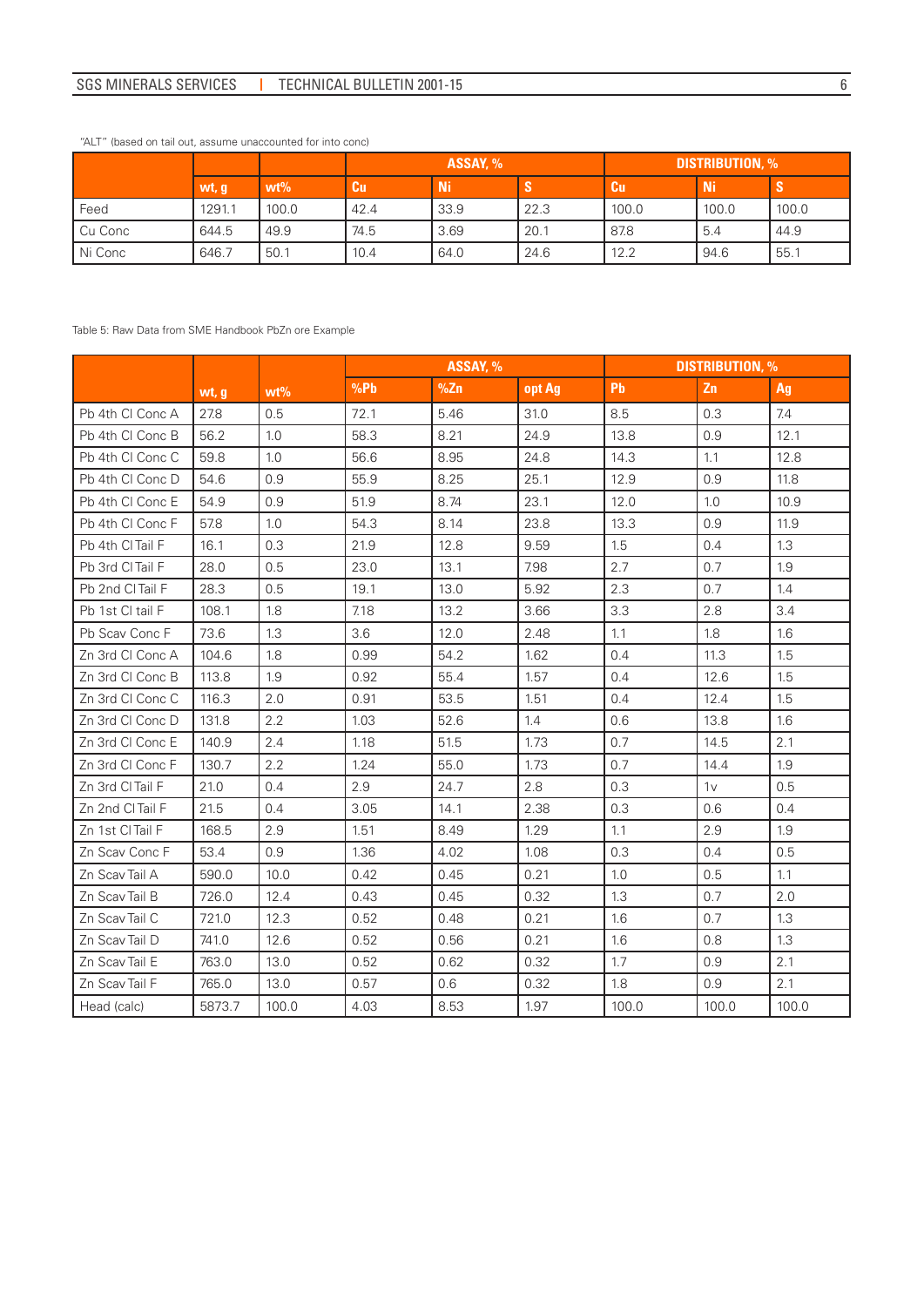#### Combined Products

|             |        |        | ASSAY, % |      |        | <b>DISTRIBUTION, %</b> |       |       |  |
|-------------|--------|--------|----------|------|--------|------------------------|-------|-------|--|
|             | wt, g  | $wt\%$ | %Pb      | %Zn  | opt Ag | <b>Pb</b>              | Zn    | Ag    |  |
| Pb Conc A-F | 311.1  | 5.3    | 56.9     | 8.19 | 24.9   | 74.8                   | 5.1   | 66.9  |  |
| Pb Midds F  | 254.1  | 4.3    | 10.2     | 12.8 | 4.42   | 10.9                   | 6.5   | 9.7   |  |
| Zn Conc A-F | 738.1  | 12.6   | 1.05     | 53.6 | 1.6    | 3.3                    | 78.9  | 10.2  |  |
| Zn Midds F  | 264.4  | 4.5    | 1.72     | 9.33 | 1.46   | 1.9                    | 4.9   | 3.3   |  |
| Zn Tail A-F | 4306.0 | 73.3   | 0.5      | 0.53 | 0.27   | 9.1                    | 4.6   | 9.9   |  |
| Head (calc) | 5873.7 | 100.0  | 4.03     | 8.53 | 1.97   | 100.0                  | 100.0 | 100.0 |  |

#### Stability/Mass Conservation

| <b>CYCLE</b> | wt   | <b>Pb</b> | Zn   | Ag   |
|--------------|------|-----------|------|------|
| ΙA           | 73.8 | 59.7      | 72.9 | 59.8 |
| B            | 91.5 | 93.7      | 84.9 | 93.6 |
| l C          | 91.6 | 98.0      | 85.0 | 93.6 |
| l D          | 94.7 | 90.6      | 93.3 | 88.5 |
| E            | 97.9 | 86.5      | 98.2 | 90.7 |
| r El         | 97.4 | 94.7      | 97.3 | 95.6 |
| Avg. E-F     | 97.7 | 90.6      | 97.7 | 93.2 |

#### 3 product formula cycle E-F (calculate mass dist from assumed steady state assay)

|         |       |        | ASSAY, %  |           |      | <b>DISTRIBUTION, %</b> |           |       |  |
|---------|-------|--------|-----------|-----------|------|------------------------|-----------|-------|--|
|         | wt, g | $wt\%$ | <b>Pb</b> | <b>Zn</b> | AG   | <b>Pb</b>              | <b>Zn</b> | AG    |  |
| Feed    | 979   | 100.0  | 4.03      | 8.53      | 1.97 | 100.0                  | 100.0     | 100.0 |  |
| Pb Conc | 63.1  | 6.45   | 53.1      | 8.43      | 23.4 | 85.0                   | 6.4       | 76.6  |  |
| Zn Conc | 138   | 14.1   | 1.21      | 53.2      | 1.73 | 4.2                    | 87.9      | 12.4  |  |
| Tail    | 778   | 79.4   | 0.55      | 0.61      | 0.32 | 10.7                   | 5.7       | 12.9  |  |

## SME handbook (based onfinal weights out, balance only on final products)

|         |       |        | ASSAY, % |      |        | <b>DISTRIBUTION, %</b> |           |       |  |
|---------|-------|--------|----------|------|--------|------------------------|-----------|-------|--|
|         | wt, g | $wt\%$ | %Pb      | %Zn  | opt Ag | Pb                     | <b>Zn</b> | Ag    |  |
| Feed    | 956   | 100.0  | 3.74     | 8.54 | 1.88   | 100.0                  | 100.0     | 100.0 |  |
| Pb Conc | 56.4  | 5.89   | 53.1     | 8.43 | 23.4   | 83.8                   | 5.8       | 73.4  |  |
| Zn Conc | 136   | 14.2   | .21      | 53.2 | 1.73   | 4.6                    | 88.5      | 13.0  |  |
| Tail    | 764   | 79.9   | 0.55     | 0.61 | 0.32   | 11.6                   | 5.7       | 13.6  |  |

# Concentrate Production (based on concentrate out, assume unaccounted into tails)

|         |       |        | ASSAY, % |      |        | <b>DISTRIBUTION, %</b> |           |       |  |
|---------|-------|--------|----------|------|--------|------------------------|-----------|-------|--|
|         | wt, g | $wt\%$ | %Pb      | %Zn  | opt Ag | <b>Pb</b>              | <b>Zn</b> | Ag    |  |
| Feed    | 979   | 100    | 4.03     | 8.53 | 1.97   | 100.0                  | 100.0     | 100.0 |  |
| Pb Conc | 56.4  | 5.76   | 53.1     | 8.43 | 23.4   | 75.9                   | 5.7       | 68.4  |  |
| Zn Conc | 136   | 13.9   | .21      | 53.2 | 1.73   | 4.2                    | 86.5      | 12.2  |  |
| Tail    | 787   | 80.4   | 1.0      | 0.83 | 0.48   | 20.0                   | 7.8.0     | 19.5  |  |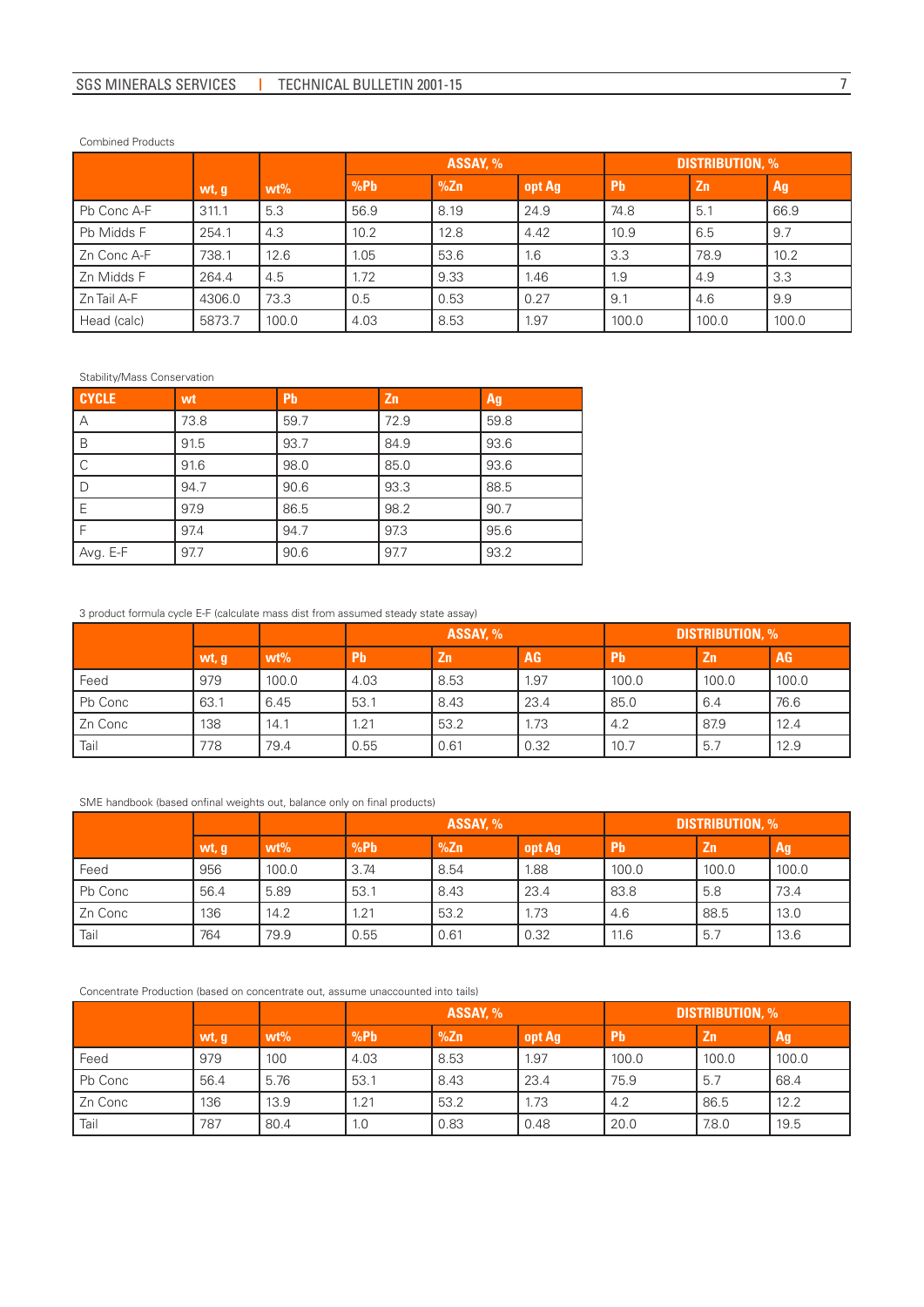## SGS MINERALS SERVICES | TECHNICAL BULLETIN 2001-15 8

|         |       |        | ASSAY, % |      |        | <b>DISTRIBUTION, %</b> |                |       |  |
|---------|-------|--------|----------|------|--------|------------------------|----------------|-------|--|
|         | wt, g | $wt\%$ | %Pb      | %Zn  | opt Ag | <b>Pb</b>              | Z <sub>n</sub> | Ag    |  |
| Feed    | 979   | 100.0  | 4.03     | 8.53 | 1.97   | 100.0                  | 100.0          | 100.0 |  |
| Pb Conc | 79.2  | 8.09   | 42.5     | 8.39 | 18.4   | 85.3                   | 7.9            | 75.2  |  |
| Zn Conc | 136   | 13.9   | 1.21     | 53.2 | 1.73   | 4.2                    | 86.5           | 12.2  |  |
| Tail    | 764   | 78.0   | 0.55     | 0.61 | 0.32   | 10.6                   | 5.6            | 12.6  |  |

"ALT' (based on tails ou, assume Zn conc ok, unaccounted for into Pb Conc)

Table 4 shows the Agar Matte Separation example. Reviewing the assessment of the steady state for the test, we see that the test was in steady state from cycle C onwards. The metallurgical projections for the test are all very similar, 75 %Cu at 88% copper recovery. Thus, a good test will produce a good metallurgical projection from any balancing procedure. Figure 3 presents the data points on a grade vs. recovery plot. Note how close together all the points are.

Table 5 shows that the SME example did not come to steady state, and in fact was quite far from steady state for lead. Knowing this, the data must be reviewed with caution. This is borne out when the projected lead recoveries are checked, they range from 75% to 85%. Quite a difference! Why ?

The difference stems from the assumption the three balance procedures make. The n-product formula by definition assumes that the test has achieved steady state. Thus, it assumes there is no accumulation of material to the intermediate products, which is a wrong assumption for this test. The n-product formula has projected that 63.1 g of lead concentrate was produced on average for cycles E and F, while in fact only 56.4 g of lead concentrate was produced.

The SME procedure has projected the correct lead concentrate weight at 56.4 g, but the projection is based on only 956 g of ore per cycle while 979 g were actually used. This procedure has completely ignored 23 g of intermediate product.

The concentrate production method has projected the lowest lead recovery. This procedure assumes that the entire intermediate product has reported to

tailings. This assumption is potentially pessimistic as some of the intermediate product would likely report to the lead concentrate, but certainly not at final lead concentrate grade.

Figure 4 plots the results for the different metallurgical projections from the SME example. The metallurgical projection from the latter two procedures represents achievable metallurgical data points. The concentrate and the tailings are actual data from the test. The 3-product formula and SME procedures essentially assumes that all the accumulated intermediate product will report to concentrate at final concentrate grade. This is obviously an over estimate of what is likely to happen. If the test was carried on to steady state, the final projection should lie in the triangle defined by the individual data points. The dotted line through the triangle is one possible estimate of the metallurgy from this test. Theth procedure to develop the line was to add the data

fromtha middling stream, in this case the Pb 4 Cl tail, to the actual concentrate produced. If all the 4 cleaner tailing is added to the last two cycles of the test, the projected metallurgy would be 46.2 %Pb at 84.8 % Pb recovery. The test would be very near to 100% mass conservation for weight and lead. Hence, there is no indication that the intermediate streams will report to the final concentrate at final concentrate grade. Data manipulation such as this should be avoided.

### **DISCUSSION ON METALLURGICAL PROJECTION FOR UNSTABLE TESTS**

Two case studies were reviewed and discussed. The Matte Separation test had achieved steady state and all the metallurgical projection procedures produce the same result. The SME Pb-Zn example was not at steady



Figure 3: Grade vs. Recovery of Metallurgical Projections – Matte Separation Example



Figure 4: Grade vs. Recovery of Metallurgical Projections - SME Example

state and the different procedures for producing metallurgical projections gave widely differing results. Do any of these procedures produce valid data in this case? It is felt that the concentrate production procedure can be used since it at least makes a projection of achievable metallurgy. The n-product formula and SME procedures were shown to overstate the metallurgical result. Figure 5 is a visually presents how the n-product formula and SME procedure consider the test data from at test not in steady state. These procedures balance on only 91% of the pie for lead in the SME example. They ignore the 9% lost to the middlings. These two procedures should not be used on a test that has not come to steady state. The further the test is from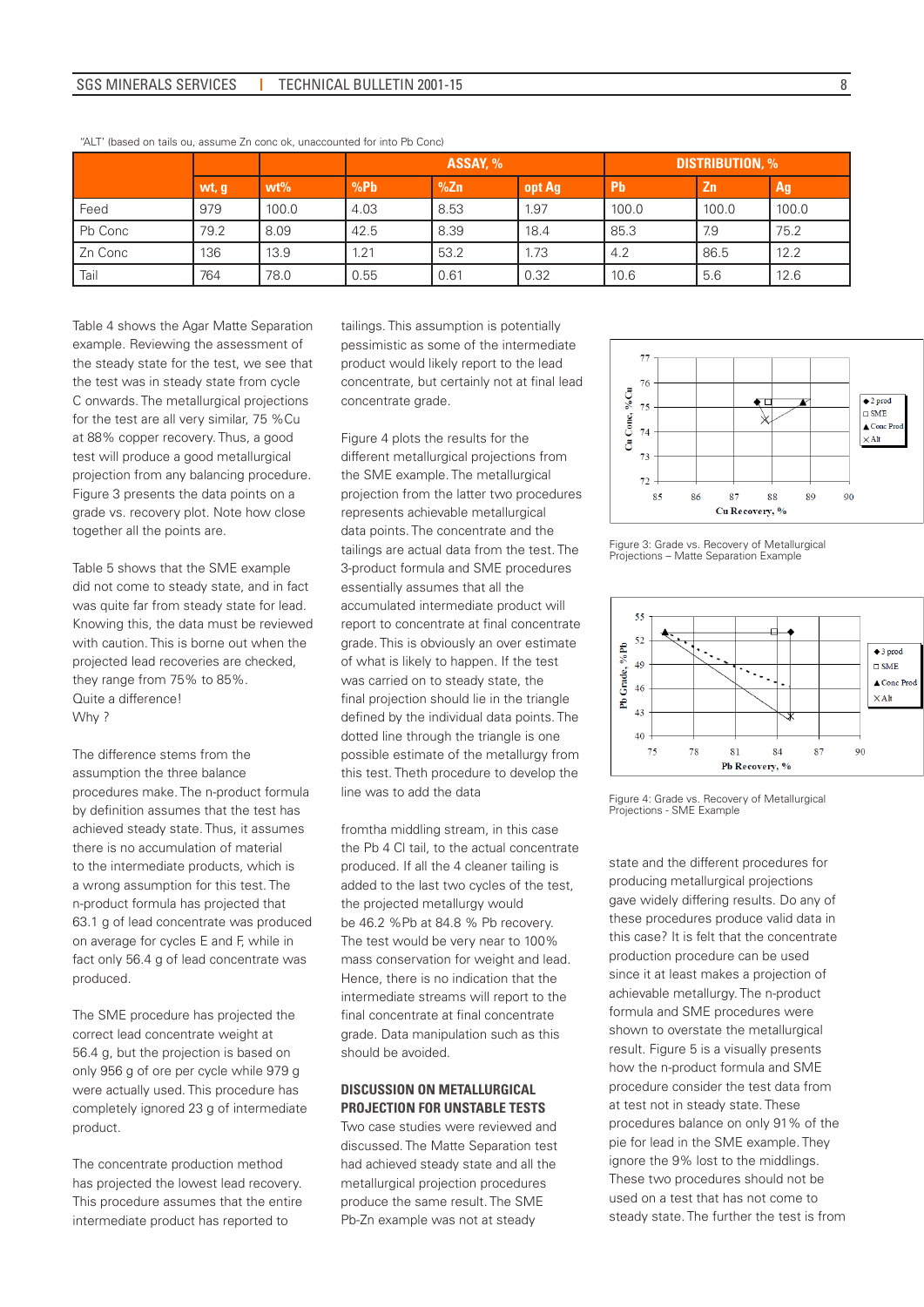steady state, the more the recovery is overstated.

This brings up the question of how close to 100% steady state is acceptable. Note that I have never been observed a test is at 100.00% steady state. Good tests will be at 100% for weight and 100% ± 2% for the metals. Any test which is >5% from 100% should be deemed as not near steady state, and thus the data viewed with caution. Any test which is >10% from steady state should probably be considered a bad test and must be ignored or repeated.

How many cycles should be performed? Most tests are conducted for six cycles. There is no basis for this length of test. Tests should be conducted until they achieve steady state. Agar presented a relatively simple numerical simulation technique that can be used to estimate the number of cycles and the potential stability for the test. The technique found to have the most success was the tracking of the wet cake weights during the test. Each of the final products are weighed and recorded during the test. Target weights are established prior to the test so that the technician (s) can gauge the success of the test. The target weights can be derived from the weights produced during the batch tests, or using a simple calculation to account for the filter paper weight and the cake moisture content. The test is deemed to be in steady state when the all the target weights are being met. It should be pointed that carrying out a test for 20 cycles does not necessarily ensure the test comes to steady state. All it guarantees is a longer test. It is felt that if a test must be greater than 9 cycles, then the operators are trying to force the concentrate grade high and the tailings lower than they naturally want to be.

Can an unstable test with mass conservation have a good metallurgical projection? Yes, because there will be no net accumulation of material in intermediate products over a series of cycles. Refer back to example LCT-2. The average weight and copper output for the last 4 cycles is 100% and thus a good metallurgical projection is possible. Thus the number of cycles which should be used for producing the



Figure 5: Lead Distribution in SME Example

metallurgical projection can be based on the number of cycles which give good mass conservation. In example LCT-2, 4 cycles is good. In the Matte separation example, any number from cycle C through I would be acceptable (note that cycle I balance was poor), as long as a minimum of 2 cycles are used.

The recovery by cycle can be easily checked from the raw data. In the SME example, the cycle D lead recovery to Pb concentrate is  $\sim$  77% (12.9%  $*$  6 = 77.4%). Reviewing the lead distribution to the Pb concentrate for this test shows that the lead recovery was around 80% from cycle B through F. There is no indication that a lead recovery of 85% can be expected from this test. If 85% recovery is desired, then more concentrate must be produced. Lowering the tailings assay only increases the recovery if the extra metal values report to concentrate.

# **SUMMARY**

Two items pertaining to locked cycle tests were discussed in detail. The first item was steady state, but in particular the issue of mass conservation. A primary objective of locked cycle testing should be to have the test achieve mass conservation so that a good metallurgical projection can be made. Methods to assess if the test came to steady state were presented. It is recommended that those who practice locked cycle tests include an analysis of the cycle by cycle results as part of the test summary. It is perhaps the easiest way to assess the stability and mass conservation for the test.

The second item discussed was metallurgical balancing for the metallurgical projection. It was shown that good tests, i.e. tests that achieved steady state, are insensitive to the balancing procedure and good projections will be made. Tests that did not achieve steady state must have their data reviewed with caution. It was suggested that the balancing procedure for a test that did not achieve steady state was the concentrate production procedure. The reason is because the projected metallurgy is achievable, while the n-product formula and SME procedure were shown to over estimate the metallurgical recovery.

It is hoped that the paper has been informative so that the individuals will be able to intelligently answer the question "was that locked cycle test any good?"